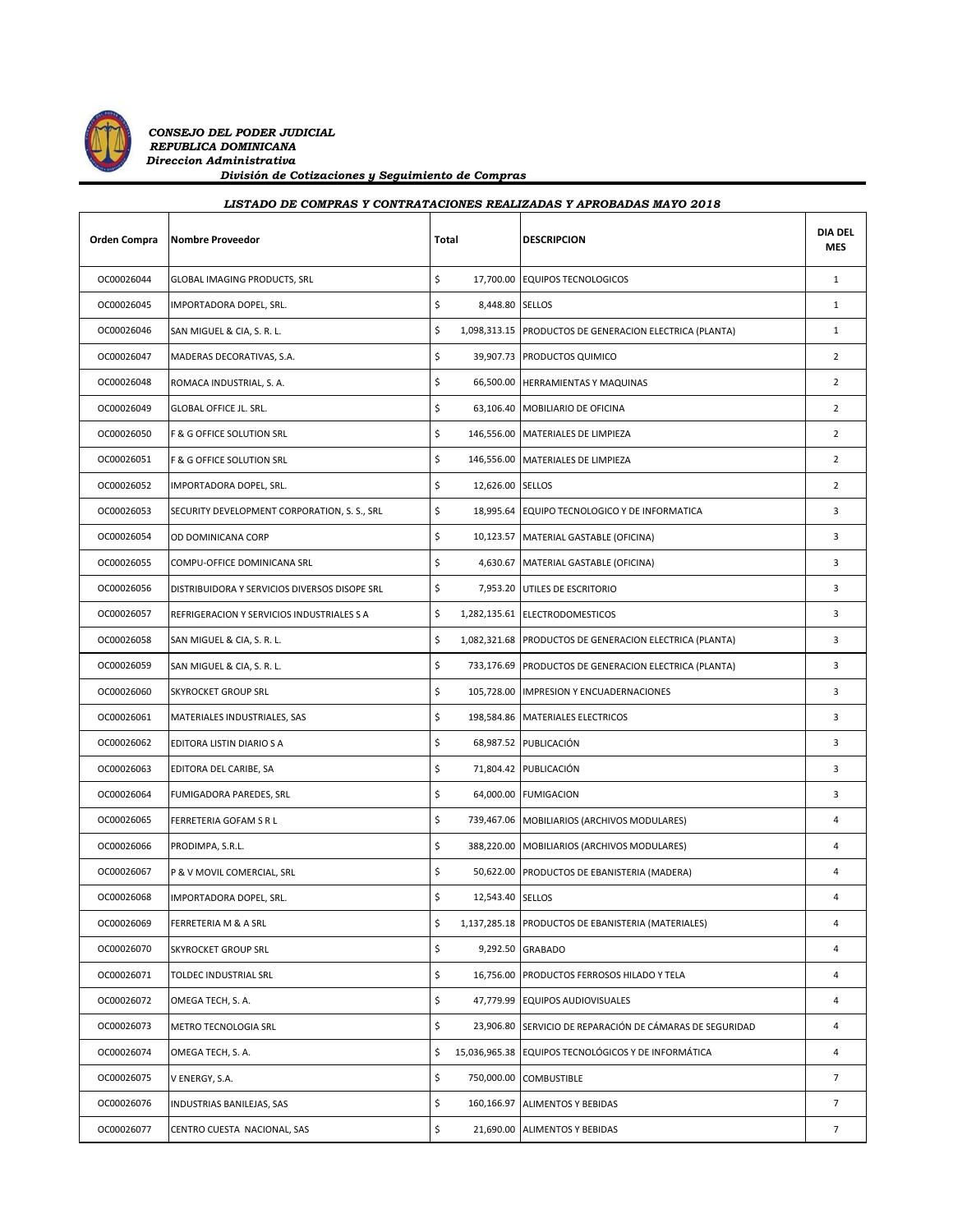

 *CONSEJO DEL PODER JUDICIAL REPUBLICA DOMINICANA Direccion Administrativa División de Cotizaciones y Seguimiento de Compras*

## **Orden Compra Nombre Proveedor Notal Total DESCRIPCION DIA DEL MES** *LISTADO DE COMPRAS Y CONTRATACIONES REALIZADAS Y APROBADAS MAYO 2018* OC00026078 PRODIMPA, S.R.L. \$ 3,728.27 MATERIAL GASTABLE (OFICINA) 8 OC00026079 GLOBAL IMAGING PRODUCTS, SRL S,133.00 MANTENIMIENTO DE EQUIPOS (IMPRESORA) 8 OC00026080 DISTRIBUIDORA O & B SRL 8 OC00026081 QUITASOLES AMBIENTALES SRL \$ 75,265.48 CORTINAS \$ OC00026082 DAF TRADING SRL \$ 76,228.00 ACABADO TEXTILES 8 OC00026083 FL&M COMERCIAL SRL \$ 21,476.00 PRODUCTOS DE PLOMERIA (BOMBA DE AGUA) 8 OC00026084 INTERDECO, SRL. \$ 16,670.45 CORTINAS VENECIANAS 8 OC00026085 L R CAMARAS SHOP SRL \$ 103,751.50 EQUIPOS DE AUDIOVISUALES 8 OC00026086 MUEBLES Y EQUIPOS PARA OFIC. LEON GONZALEZ, SRL. \$ 1,416.00 MOBILIARIO (PATA PARA ESTACIÓN MODULAR) 8

| OCOODZOOO1 | QUITASULES AIVIDIEIV FALES SNL                   | ڔ<br>73,203.40 | <b>CONTINAS</b>                                  | $\circ$ |
|------------|--------------------------------------------------|----------------|--------------------------------------------------|---------|
| OC00026082 | DAF TRADING SRL                                  | \$             | 76,228.00 ACABADO TEXTILES                       | 8       |
| OC00026083 | FL&M COMERCIAL SRL                               | \$             | 21,476.00 PRODUCTOS DE PLOMERIA (BOMBA DE AGUA)  | 8       |
| OC00026084 | INTERDECO, SRL.                                  | \$             | 16,670.45 CORTINAS VENECIANAS                    | 8       |
| OC00026085 | L R CAMARAS SHOP SRL                             | \$             | 103,751.50 EQUIPOS DE AUDIOVISUALES              | 8       |
| OC00026086 | MUEBLES Y EQUIPOS PARA OFIC. LEON GONZALEZ, SRL. | \$             | 1,416.00 MOBILIARIO (PATA PARA ESTACIÓN MODULAR) | 8       |
| OC00026087 | GLOBAL OFFICE JL. SRL.                           | \$             | 23,085.11 MATERIAL GASTABLE DE OFICINA           | 8       |
| OC00026088 | PERSEUS COMERCIAL, SRL                           | \$             | 20,246.78 PRODUCTOS DE PLOMERIA (MATERIALES)     | 8       |
| OC00026089 | INGENIERO ROBERTO MORENO Y ASOCS SRL             | \$             | 180,029.08 ELECTRODOMESTICOS                     | 8       |
| OC00026090 | EDITORA CORRIPIO, SAS                            | \$             | 19,373.24 UTILES DE ESCRITORIO                   | 8       |
| OC00026091 | BELTREZ DECORAUTO SRL                            | \$             | 5,600.00 PRODUCTOS DE VIDRIO                     | 8       |
| OC00026092 | COMPU LETRAS DESIGNS SRL                         | \$             | 14,750.00 SEÑALIZACIONES                         | 9       |
| OC00026093 | DISTRIBUIDORA LAUGAMA SRL                        | \$             | 7,956.60 MATERIAL GASTABLE (OFICINA)             | 9       |
| OC00026094 | MAXIBODEGAS EOP DEL CARIBE SRL                   | \$             | 285,949.29 MATERIAL GASTABLE (OFICINA)           | 9       |
| OC00026095 | EVERPRINT TECHNOLOGIES DOMINICANA SRL            | \$             | 45,724.01 MATERIAL GASTABLE (OFICINA)            | 9       |
| OC00026096 | COMPU-OFFICE DOMINICANA SRL                      | \$             | 207,759.04 MATERIAL GASTABLE (OFICINA)           | 9       |
| OC00026097 | OD DOMINICANA CORP                               | \$             | 29,096.96 MATERIAL GASTABLE (OFICINA)            | 9       |
| OC00026098 | F & G OFFICE SOLUTION SRL                        | \$             | 4,630.32 MATERIAL GASTABLE (OFICINA)             | 9       |
| OC00026099 | HERMOSILLO COMERCIAL SRL                         | \$             | 638,902.13 MATERIAL GASTABLE (LIMPIEZA)          | 10      |
| OC00026100 | MADEINSA SRL                                     | \$             | 110,326.70 MATERIALES DE LIMPIEZA                | 10      |
| OC00026101 | FERRETERIA GOFAM S R L                           | \$             | 39,446.81 MATERIALES DE LIMPIEZA                 | 10      |
| OC00026102 | ONE WM EIRL                                      | \$             | 42,480.00 MATERIAL GASTABLE (LIMPIEZA)           | 10      |
| OC00026103 | ECOQUIMICA RLP SRL                               | \$             | 11,900.60 MATERIAL GASTABLE DE LIMPIEZA          | 10      |
| OC00026104 | VICTOR GARCIA AIRE ACONDICIONADO SRL             | \$             | 59,999.98 EQUIPOS DE REFRIGERACIÓN               | 10      |
| OC00026105 | K SUPPLIES SRL                                   | \$             | 488,250.25 MATERIALES ELECTRICOS                 | 10      |
| OC00026106 | OD DOMINICANA CORP                               | \$             | 29,096.96 MATERIAL GASTABLE (OFICINA)            | 11      |
| OC00026107 | EDITORA DEL CARIBE, SA                           | \$             | 71,804.42 PUBLICACIÓN                            | 11      |
| OC00026108 | EDITORA LISTIN DIARIO S A                        | \$             | 68,987.52 PUBLICACIÓN                            | 11      |
| OC00026109 | FL&M COMERCIAL SRL                               | \$             | 5,900.00 OTROS REPUESTOS                         | 11      |
| OC00026111 | E THREAN & CIA SRL                               | \$             | 33,258.30 EQUIPO TECNOLOGICO Y DE INFORMATICA    | 15      |
| OC00026112 | REFRIGERACION Y SERVICIOS INDUSTRIALES S A       | \$             | 15,959.93 EQUIPO DE REFRIGERACION Y MATERIALES   | 15      |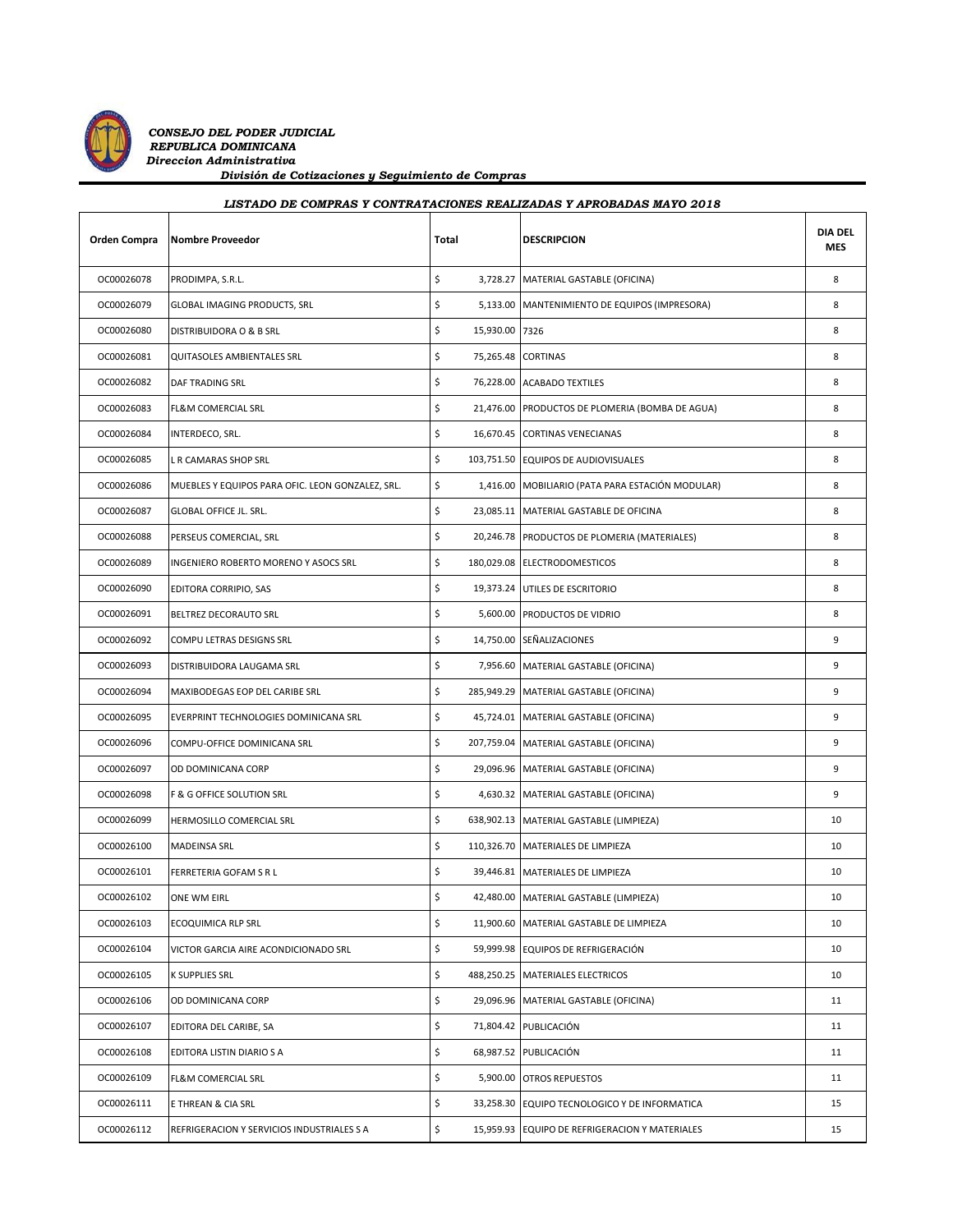

*CONSEJO DEL PODER JUDICIAL REPUBLICA DOMINICANA Direccion Administrativa División de Cotizaciones y Seguimiento de Compras*

| LISTADO DE COMPRAS Y CONTRATACIONES REALIZADAS Y APROBADAS MAYO 2018 |                                                   |                         |                                               |                       |  |
|----------------------------------------------------------------------|---------------------------------------------------|-------------------------|-----------------------------------------------|-----------------------|--|
| Orden Compra                                                         | Nombre Proveedor                                  | Total                   | <b>DESCRIPCION</b>                            | <b>DIA DEL</b><br>MES |  |
| OC00026113                                                           | FERRETERIA POPULAR, SRL                           | \$                      | 3,941.20 BATERIAS                             | 15                    |  |
| OC00026114                                                           | REFRICENTRO LOS PRADOS, SRL.                      | \$<br>2,425.00          | EQUIPO DE REFRIGERACION Y MATERIALES          | 15                    |  |
| OC00026115                                                           | VIAMAR, S.A.                                      | \$                      | 5,114.12 VEHICULOS                            | 15                    |  |
| OC00026116                                                           | IMPRESORA DE LEON SRL                             | \$                      | 33,500.00 IMPRESIONES Y ENCUADERNACIONES      | 15                    |  |
| OC00026117                                                           | <b>CECOMSA SRL</b>                                | \$                      | 325,649.79 EQUIPOS TECNOLÓGICOS               | 15                    |  |
| OC00026118                                                           | EVALUACIONES PSICOLOGICAS SISTEMICAS (EPSI), EIRL | \$                      | 325,680.00 PRUEBAS PSICOMÉTRICAS              | 15                    |  |
| OC00026119                                                           | BELTREZ DECORAUTO SRL                             | \$                      | 98,400.01 VEHICULOS                           | 15                    |  |
| OC00026120                                                           | AUTO LLAVES CASTILLO ABREU, SRL                   | \$                      | 8,968.00 VEHICULOS                            | 15                    |  |
| OC00026121                                                           | DAF TRADING SRL                                   | \$                      | 12,177.60 VEHICULOS                           | 15                    |  |
| OC00026122                                                           | MADERAS DECORATIVAS, S.A.                         | \$                      | 6,253.65 PRODUCTOS QUIMICO                    | 16                    |  |
| OC00026123                                                           | COMERCIAL SANTANA, SRL.                           | \$<br>6,372.00          | REPUESTOS PARA VEHICULOS                      | 16                    |  |
| OC00026124                                                           | LOM OFFICE COMP, SRL                              | \$<br>9,440.00          | MATERIALES ELECTRICOS                         | 16                    |  |
| OC00026125                                                           | INTERDECO, SRL.                                   | \$<br>74,087.30         | <b>CORTINAS (VENECIANAS)</b>                  | 16                    |  |
| OC00026126                                                           | MIGUEL G DEL REY SONIDO SRL                       | \$                      | 25,798.54 EQUIPOS AUDIOVISUALES               | 16                    |  |
| OC00026127                                                           | ROMFER OFFICE STORE SRL                           | \$<br>58,926.25 VITRINA |                                               | 16                    |  |
| OC00026128                                                           | 2P TECHNOLOGY, SRL                                | \$                      | 40,356.00 EQUIPOS DE AUDIOVISUALES (INTERCOM) | 17                    |  |
| OC00026129                                                           | <b>SKYROCKET GROUP SRL</b>                        | \$                      | 17,600.88 IMPRESIONES                         | 17                    |  |
| OC00026130                                                           | PIZZERIA LA ANTILLANA, SRL                        | \$                      | 29,050.00 ALIMENTOS Y BEBIDAS PARA PERSONAS   | 17                    |  |
| OC00026131                                                           | MARIA DEL CARMEN DE LOS SANTOS                    | \$                      | 6,785.00 ALIMENTOS Y BEBIDAS PARA PERSONAS    | 17                    |  |
| OC00026132                                                           | SUPLIDORA GOMEZ PEREZ SUGOPECA SRL                | \$                      | 16,661.60 MOBILIARIO (MESAS)                  | 17                    |  |
| OC00026133                                                           | FL&M COMERCIAL SRL                                | \$                      | 6,372.00 PRODUCTO DE PLOMERIA                 | 18                    |  |
| OC00026134                                                           | MITOPALO POWER, SRL.                              | \$                      | 434,081.88 MATERIALES ELECTRICOS.             | 18                    |  |
| OC00026135                                                           | SUPLIDORES ELECTRICOS GARCIA SURIEL S. R. L.      | \$                      | 4,502.88 MATERIALES ELECTRICOS.               | 18                    |  |
| OC00026136                                                           | MITOPALO POWER, SRL.                              | \$                      | 184,962.64 MATERIALES ELECTRICOS.             | 18                    |  |
| OC00026137                                                           | FERRETERIA AMERICANA, SAS                         | \$<br>110,400.40        | <b>MATERIALES ELECTRICOS</b>                  | 18                    |  |
| OC00026138                                                           | EDDY ELECTRO INDUSTRIAL SUPLIDORES, EIRL          | \$<br>1,722,782.30      | <b>MATERIALES VARIOS</b>                      | 18                    |  |
| OC00026139                                                           | OFFITEK, SRL                                      | \$<br>400,020.00        | PAPEL CARTON                                  | 18                    |  |
| OC00026140                                                           | UNIVERSAL DE COMPUTOS SRL                         | \$<br>3,658,000.00      | EQUIPOS TECNOLÓGICOS Y DE INFORMÁTICA         | 18                    |  |
| OC00026141                                                           | 2P TECHNOLOGY, SRL                                | \$<br>330,400.00        | EQ. TÉCNOLOGICOS                              | 21                    |  |
| OC00026142                                                           | V ENERGY, S.A.                                    | \$<br>750,000.00        | <b>COMBUSTIBLE</b>                            | 21                    |  |
| OC00026143                                                           | <b>PROBUFFET SRL</b>                              | \$<br>36,450.00         | ALIMENTOS Y BEBIDAS PARA PERSONAS             | 21                    |  |
| OC00026144                                                           | NEW IMAGE SOLUTIONS AND MARKETING SRL             | \$<br>6,962.00 SELLOS   |                                               | 21                    |  |

OC00026145 FL&M COMERCIAL SRL **but and the set of the state of the state of the state of the state of the state of the state of the state of the state of the state of the state of the state of the state of the state of the** OC00026146 MATERIALES INDUSTRIALES, SAS 3.871.11 PRODUCTOS FERRETEROS 21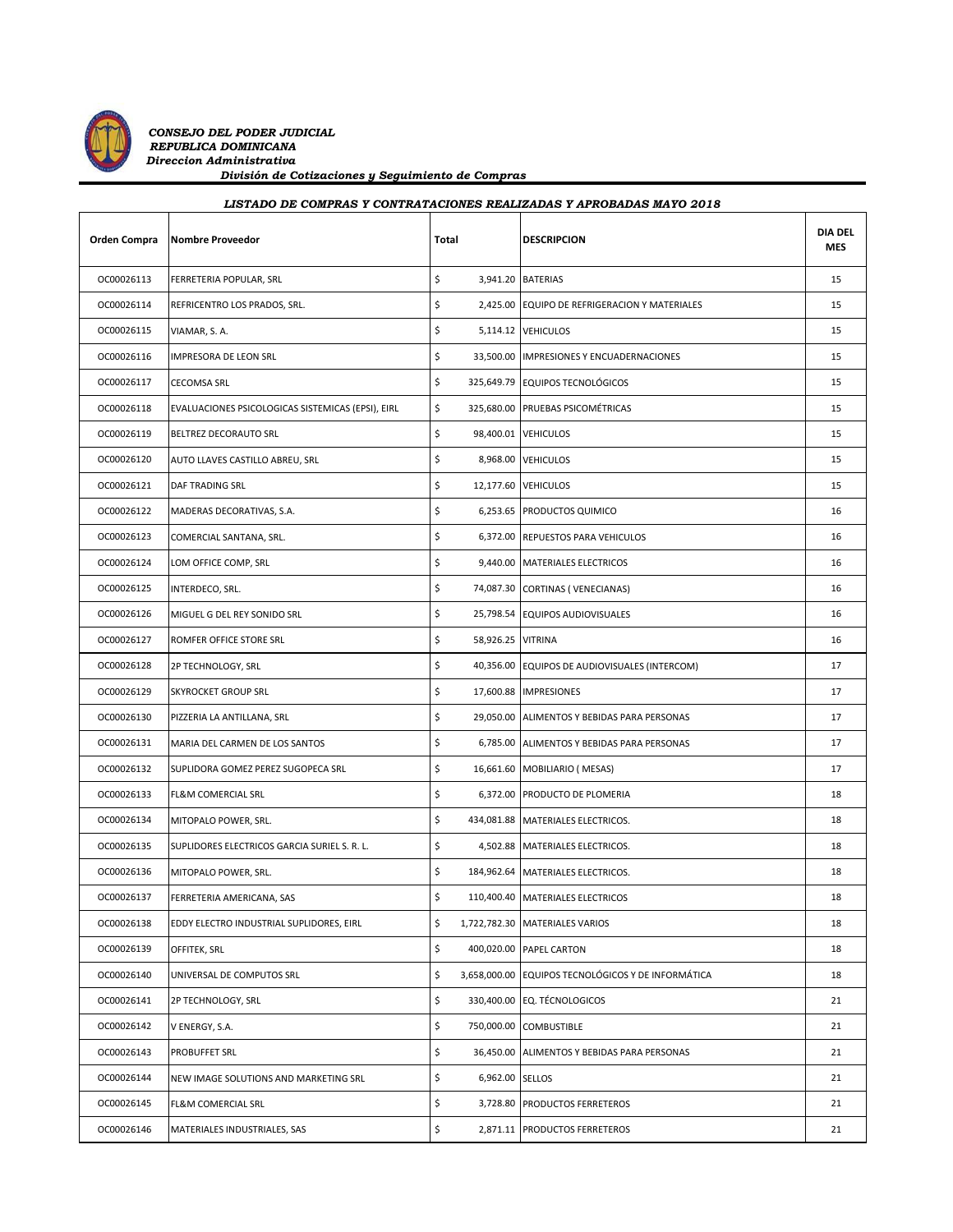

 *CONSEJO DEL PODER JUDICIAL REPUBLICA DOMINICANA Direccion Administrativa División de Cotizaciones y Seguimiento de Compras*

| LISTADO DE COMPRAS Y CONTRATACIONES REALIZADAS Y APROBADAS MAYO 2018 |                                      |                               |                                                              |                       |  |
|----------------------------------------------------------------------|--------------------------------------|-------------------------------|--------------------------------------------------------------|-----------------------|--|
| <b>Orden Compra</b>                                                  | <b>Nombre Proveedor</b>              | Total                         | <b>DESCRIPCION</b>                                           | <b>DIA DEL</b><br>MES |  |
| OC00026147                                                           | J J ELECTRIC, S. A.                  | \$                            | 31,842.30 MATERIALES ELECTRICOS                              | 22                    |  |
| OC00026148                                                           | ELECTRO INDUSTRIAL SANTIAGO SRL      | \$                            | 96,524.00 OTROS RESPUESTOS                                   | 22                    |  |
| OC00026149                                                           | EXTINTORES DEL CARIBE, SRL           | \$                            | 8,496.00 OTROS MOBILIARIOS Y EQUIPOS NO IDENTIFICADOS        | 22                    |  |
| OC00026150                                                           | EDITORA CORRIPIO, SAS                | \$                            | 334,494.60 IMPRESIONES Y ENCUADERNACIONES                    | 22                    |  |
| OC00026151                                                           | MAGNA MOTORS, S. A.                  | \$<br>2,930,200.00 TRABSPORTE |                                                              | 22                    |  |
| OC00026152                                                           | FERRETERIA AMERICANA, SAS            | \$                            | 15,588.08 HERRAMIENTAS                                       | 23                    |  |
| OC00026153                                                           | SUPLIDORA GOMEZ PEREZ SUGOPECA SRL   | \$                            | 23,364.00 EQUIPOS DE COMPUTOS                                | 23                    |  |
| OC00026154                                                           | GILGAMI GROUP SRL                    | \$                            | 2,641,953.25 EQUIPOS DE REFRIGERACION                        | 23                    |  |
| OC00026155                                                           | OMAR CD S SISTEM, SRL                | \$                            | 56,640.00 IMPRESIONES Y ENCUADERNACION                       | 23                    |  |
| OC00026156                                                           | FL&M COMERCIAL SRL                   | \$                            | 8,496.00 PRODUCTOS DE PLOMERIA                               | 23                    |  |
| OC00026157                                                           | EL MOLINO DEPORTIVO, SRL             | \$                            | 85,501.62 ARTICULOS DEPORTIVOS                               | 23                    |  |
| OC00026158                                                           | DISTRIBUIDORA CORRIPIO, SAS          | \$                            | 70,336.34 ELECTRODOMESTICOS                                  | 23                    |  |
| OC00026159                                                           | MITOPALO POWER, SRL.                 | \$                            | 70,073.36 PRODUCTOS ELECTRICOS.                              | 23                    |  |
| OC00026160                                                           | MATERIALES INDUSTRIALES, SAS         | \$                            | 30,998.58 PRODUCTOS ELECTRICOS.                              | 23                    |  |
| OC00026161                                                           | RAMON ANTONIO ANDUJAR BELTRE         | \$                            | 3,799.60 MATERIALES GASTABLE DE OFICINA                      | 23                    |  |
| OC00026162                                                           | ALMACENES UNIDOS, SAS                | \$                            | 2,449.98 PRODUCTOS FERROSOS                                  | 23                    |  |
| OC00026163                                                           | EFR COMERCIAL SRL                    | \$                            | 7,044.60 ARTICULOS DE OFICINA                                | 23                    |  |
| OC00026164                                                           | <b>CECOMSA SRL</b>                   | \$                            | 410,064.16 EQUIPOS TECNOLÓGICOS Y DE INFORMÁTICA             | 23                    |  |
| OC00026165                                                           | PROBUFFET SRL                        | \$                            | 40,866.00 ALIMENTOS Y BEBIDAS PARA PERSONAS                  | 23                    |  |
| OC00026166                                                           | FL&M COMERCIAL SRL                   | \$                            | 14,750.00 MATERIALES ELECTRICOS                              | 23                    |  |
| OC00026167                                                           | IMPRESORA DE LEON SRL                | \$                            | 58,970.50 UTILES DE ESCRITORIO, OFICINA INFORMÁTICA Y DE ENS | 23                    |  |
| OC00026168                                                           | P & V MOVIL COMERCIAL, SRL           | \$                            | 55,625.20 ELECTRODOMESTICOS (ESTUFAS Y GRECAS)               | 25                    |  |
| OC00026169                                                           | INTERDECO, SRL.                      | \$                            | 27,339.82 CORTINAS (BLACKOUT)                                | 25                    |  |
| OC00026170                                                           | P & V MOVIL COMERCIAL, SRL           | \$                            | 16,567.20 MOCHILAS                                           | 25                    |  |
| OC00026171                                                           | GRUPO ENERGY RENTAL DOMINICANA SRL   | \$                            | 82,912.46 EQUIPOS DE GENERACION ELECTRICA                    | 25                    |  |
| OC00026172                                                           | GRUPO ENERGY RENTAL DOMINICANA SRL   | \$                            | 82,912.46 EQUIPOS DE GENERACIÓN ELECTRICA                    | 25                    |  |
| OC00026173                                                           | MARIA DEL CARMEN DE LOS SANTOS       | \$                            | 23,830.00 ALIMENTOS Y BEBIDAS PARA PERSONAS                  | 25                    |  |
| OC00026174                                                           | AVELINO ABREU, SAS                   | \$                            | 8,009.32 LLANTAS Y NEUMÁTICOS, ARTICULOS DE PLASTICO         | 25                    |  |
| OC00026175                                                           | LOM OFFICE COMP, SRL                 | \$                            | 21,641.20 EQ. Y MATERIALES TCNOLÓGICOS                       | 28                    |  |
| OC00026176                                                           | CRISTALES Y ENMARCADOS SRL           | \$<br>24,254.90 TOPES         |                                                              | 28                    |  |
| OC00026177                                                           | SANTO DOMINGO MOTORS COMPANY, S. A.  | \$                            | 13,600.02 REPUESTO PARA VEHICULOS (GOMAS)                    | 28                    |  |
| OC00026178                                                           | <b>EQUIPAMOS SRL</b>                 | \$                            | 88,130.78 CARRITO UTILITY                                    | 28                    |  |
| OC00026179                                                           | INGENIERO ROBERTO MORENO Y ASOCS SRL | \$                            | 7,651.37 EQUIPOS DE REFRIGERACION (MANOMETRO)                | 28                    |  |

OC00026180 SELER INDUSTRIAL S R L **SELER INDUSTRIAL S R** L SAB7.50 PRODUCTO ELECTRICO (VOLTIAMPERIMETRO) 28